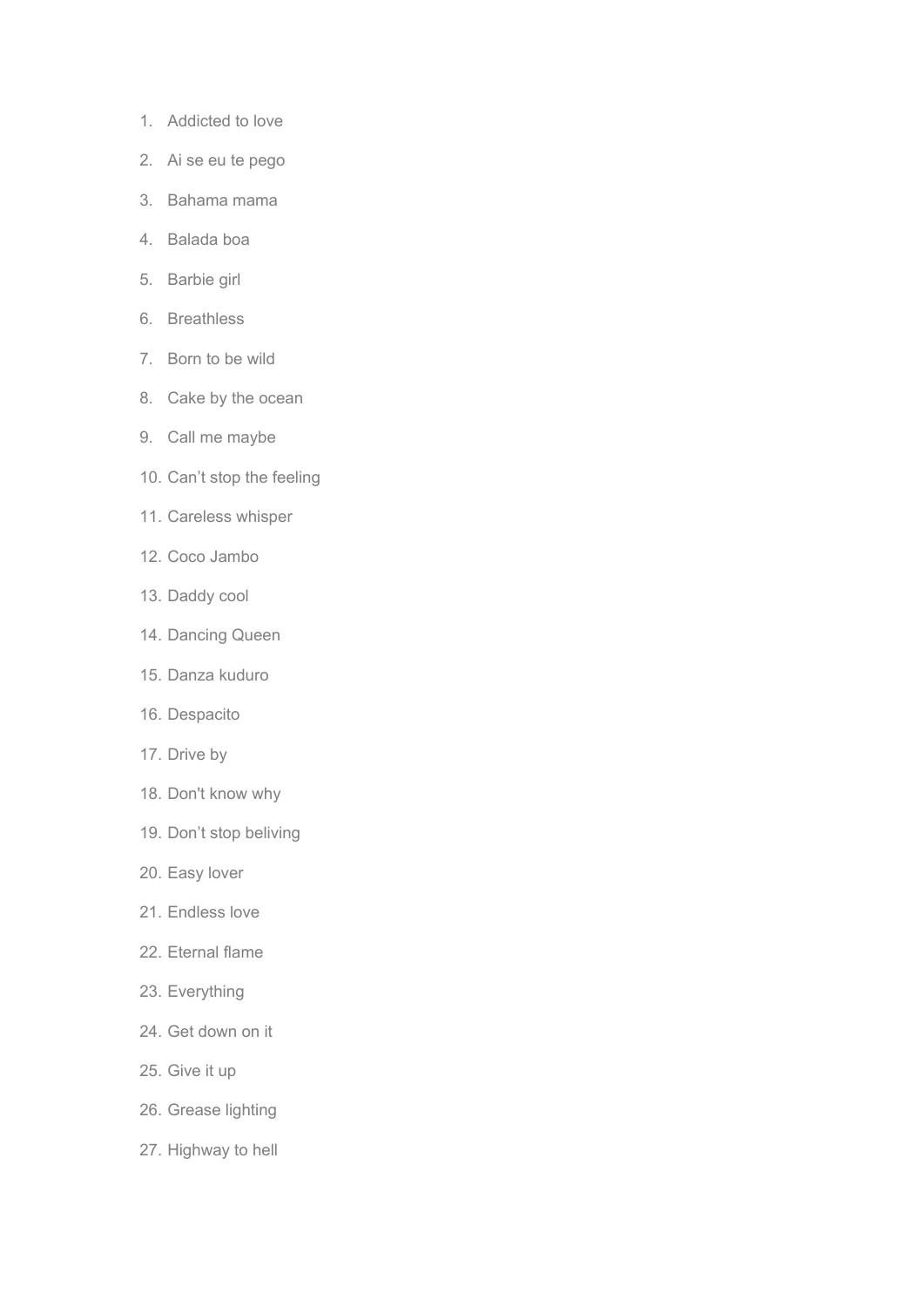- 28. Hit the road Jack
- 29. Hey baby
- 30. Hot'n cold
- 31. How do you do
- 32. I gotta feeling
- 33. I just called to say I love you
- 34. I love rock and roll
- 35. I'm so excited
- 36. It's my life
- 37. It's raining man
- 38. I wanna dance with somebody
- 39. I want it that way
- 40. Jump
- 41. Just give me a reason
- 42. Listen to your heart
- 43. Living on a prayer
- 44. Long train running
- 45. Love is in the air
- 46. Love me forever
- 47. Ma baker
- 48. Mamma Maria
- 49. Mamma Mia
- 50. Moonlight shadow
- 51. My boy lollipop
- 52. Mysterious girl
- 53. Part time lover
- 54. Party rock anthem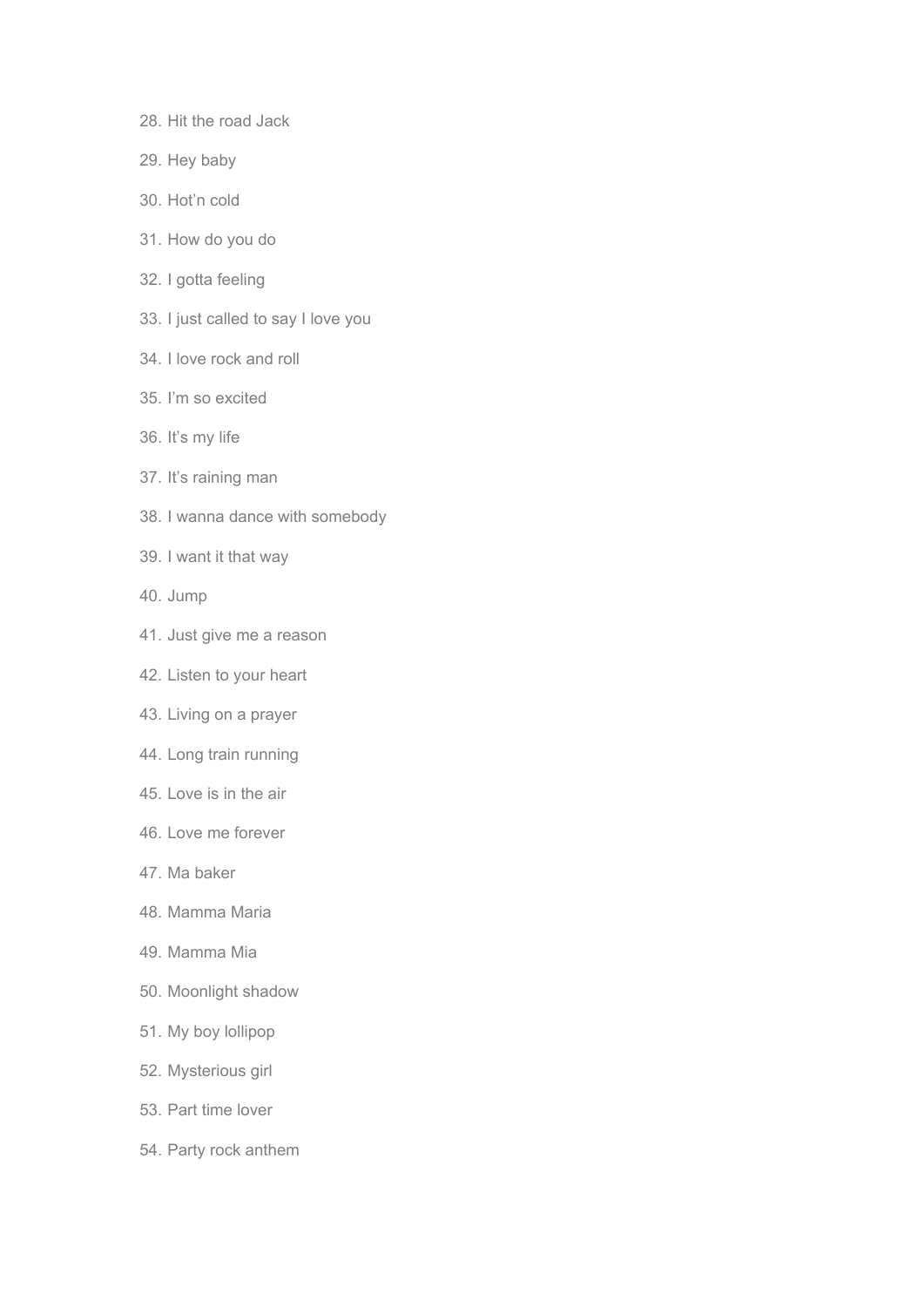- 55. Piu che puoi
- 56. Que sera
- 57. Raise your glass
- 58. Rasputin
- 59. Rather be
- 60. Represent Cuba
- 61. Shape of you
- 62. Shut up and dance
- 63. Simply the best
- 64. Sleeping in my car
- 65. Smooth operator
- 66. Stayin alive
- 67. Stumblin in
- 68. Sofia
- 69. Sugar
- 70. Summer nights
- 71. Summer of '69
- 72. Sunny
- 73. Sway
- 74. Sweat (A la la la la long)
- 75. Thinking out loud
- 76. This love
- 77. Time of my life
- 78. Uptown funk
- 79. Waka Waka
- 80. Walking on sunshine
- 81. Wannabe